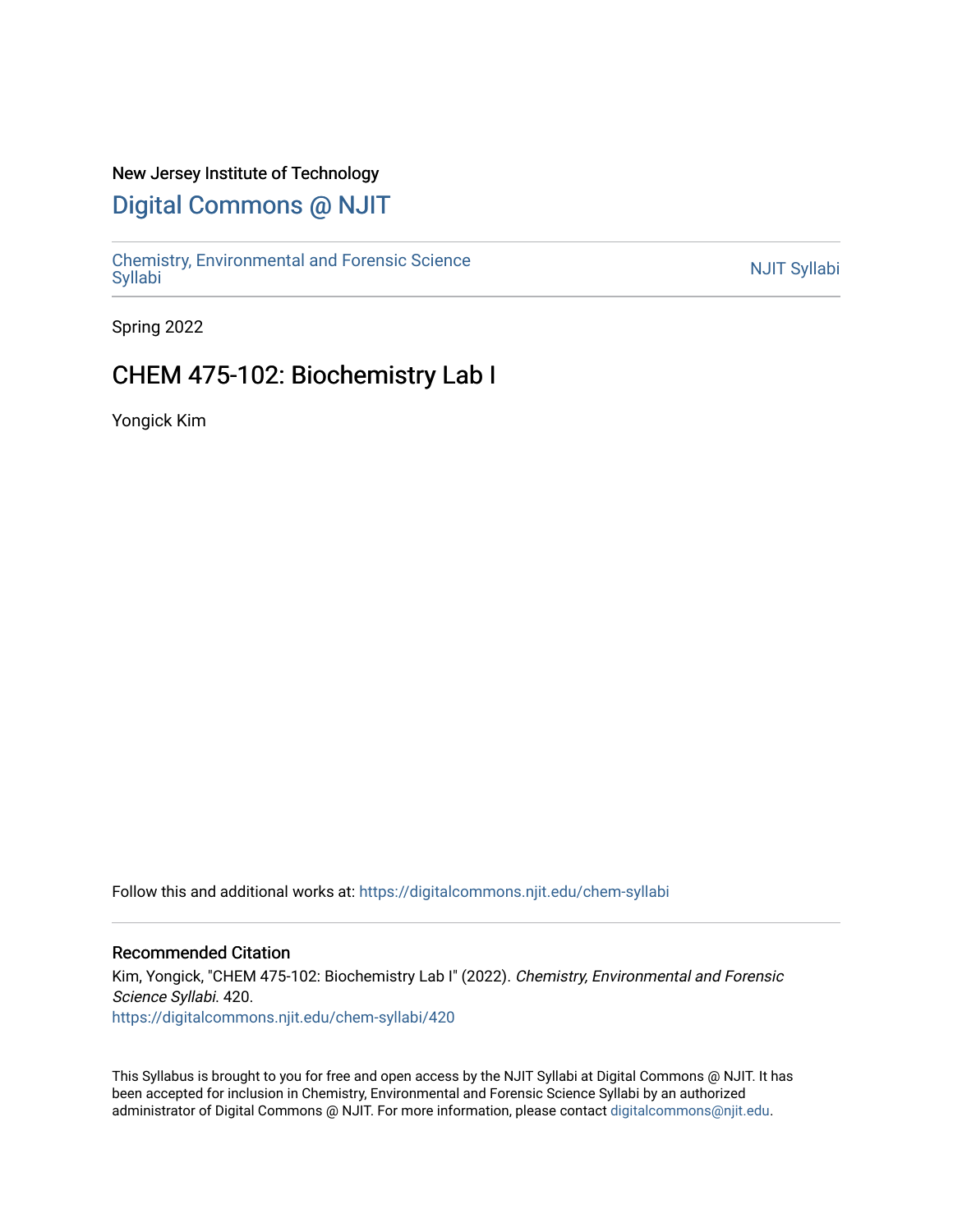

### THE DEPARTMENT OF CHEMISTRY AND ENVIRONMENTAL SCIENCE

# **Chemistry:** *Spring 2022 Course Syllabus*

**NJIT [Academic](https://www.njit.edu/policies/sites/policies/files/academic-integrity-code.pdf) Integrity Code**: All Students should be aware that the Department of Chemistry & Environmental Science (CES) takes the University Code on Academic Integrity at NJIT very seriously and enforces it strictly. This means that there must not be any forms of plagiarism, i.e., copying of homework, class projects, or lab assignments, or any form of cheating in quizzes and exams. Under the University Code on Academic Integrity, students are obligated to report any such activities to the Instructor.

### **COURSE INFORMATION**

**Course Description**: This course will offer the chemistry and related (chemical engineering, biology, bioinformatics, bioengineering) students fundamental laboratory approaches for biochemistry and biotechnology. These experiments will reinforce concepts learned in biochemistry lecture classes.

#### **Number of Credits**: 2

**Prerequisites**: CHEM 244 or CHEM 473 with a grade of C or better.

#### **Course-Section and Instructors**

| <b>Course-Section</b> | <b>Instructor</b> |  |
|-----------------------|-------------------|--|
| CHEM 475-101          | Yongick Kim       |  |
|                       |                   |  |

#### **Office Hours for All Chemistry & Environmental Science Instructors**:

#### Email: [ykim@njit.edu](mailto:ykim@njit.edu)

Office Hours: Mon and Tue from 10:00-11:00AM in Tiernan 370 or by appointment

#### **Required Textbook**:

| Title          | FREE Open Educational Resources |
|----------------|---------------------------------|
| Author         |                                 |
| <b>Edition</b> |                                 |
| Publisher      |                                 |
| ISBN #         |                                 |

**University-wide Withdrawal Date**: Follow the NJIT academic calendar. It will be strictly enforced.

**Learning Outcomes: Students can design and perform the research in Biochemistry**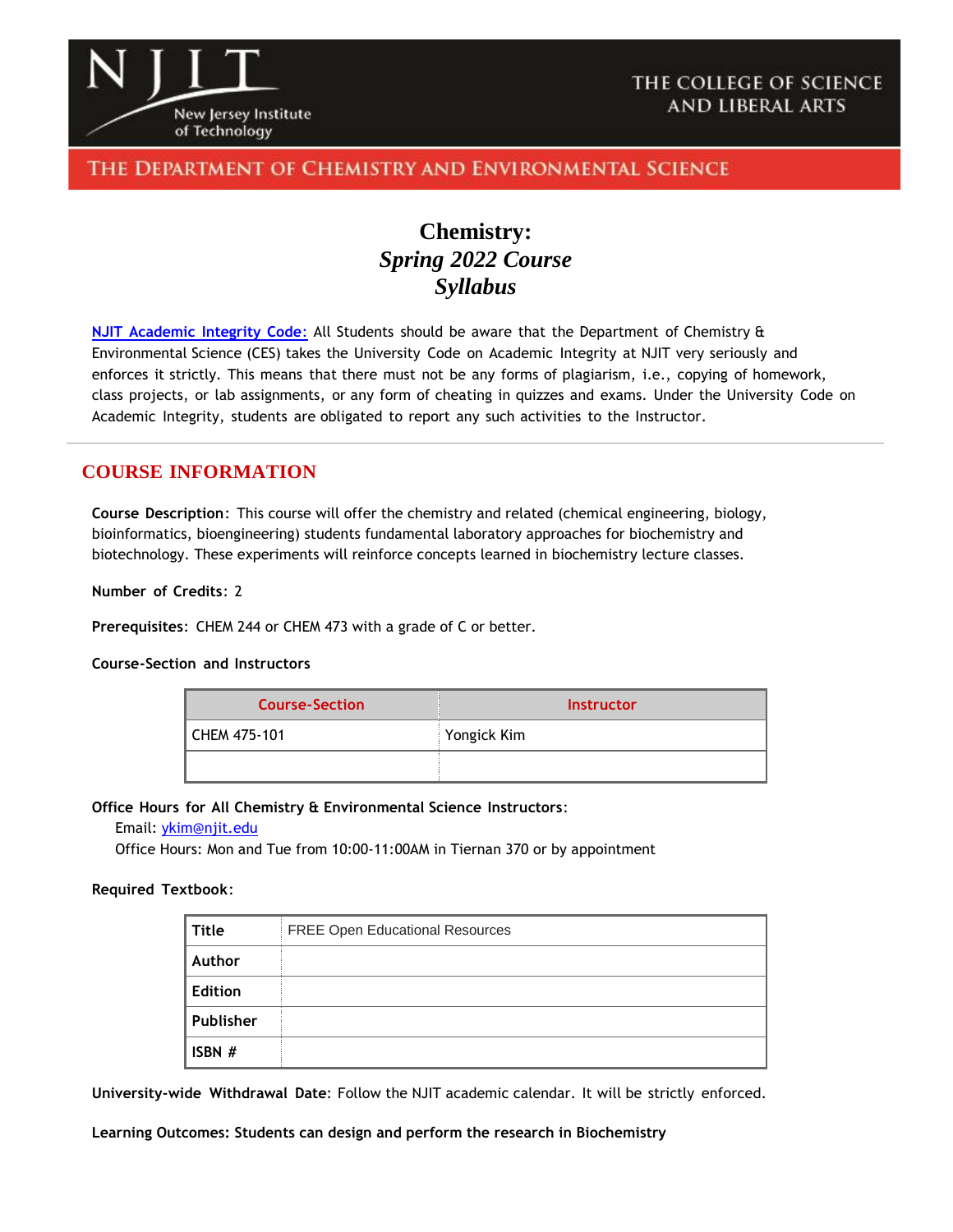#### **POLICIES**

**All CES students must familiarize themselves with, and adhere to, all** official university-wide student policies. CES takes these policies very seriously and enforces them strictly.

**Grading Policy**: The final grade in this course will be determined as follows:

| <b>Lab Reports</b>           | 40% |
|------------------------------|-----|
| Attendance and participation | 10% |
| Safety                       | 10% |
| Midterm Exam                 | 20% |
| <b>Final Exam</b>            | 20% |

Your final letter grade in this course will be based on the following tentative curve:

| A    | $90 - 100$ |   | $170 - 74$ |
|------|------------|---|------------|
| $B+$ | 85 - 89    | D | $60 - 69$  |
| B    | $80 - 84$  |   | $ 0 - 50 $ |
| C+   | 75 - 79    |   |            |

**Attendance Policy**: Attendance at classes will be recorded and is **mandatory**. Each class is a learning experience that cannot be replicated through simply "getting the notes."

**Lab report Policy**: Lab report is an expectation of the course and will be used in the determination of the final letter grade as described above. The Lab report should be written by your words with the style of the scientific article. All structures of chemicals used in the lab should be included in the method part. Submission due is every Sunday 11:59PM by email (No hard copy submission is accepted).

**Exams**: There will be one midterm exam held in class during the semester and one comprehensive final exam. The following exam periods are tentative and therefore possibly subject to change:

| l Midterm Exam    | 3/11/2022 |
|-------------------|-----------|
| Final Exam Period | 15/3/2022 |

The final exam will test your knowledge of all the course material taught in the entire course.

**Makeup Exam Policy**: There will normally be **NO MAKE-UP QUIZZES OR EXAMS** during the semester. In the event that a student has a legitimate reason for missing a quiz or exam, the student should contact the Dean of Students office and present written verifiable proof of the reason for missing the exam, e.g., a doctor's note, police report, court notice, etc. clearly stating the date AND time of the mitigating problem. The student must also notify the CES Department Office/Instructor that the exam will be missed so that appropriate steps can be taken to make up the grade.

**Cellular Phones**: All cellular phones and other electronic devices must be switched off during all class times. Such devices must be stowed in bags during exams or quizzes.

#### **ADDITIONAL RESOURCES**

**Chemistry Tutoring Center**: Located in the Central King Building, Lower Level, Rm. G12. Hours of operation are Monday - Friday 10:00 am - 6:00 pm. For further information please click [here.](http://chemistry.njit.edu/students/)

**Accommodation of Disabilities**: **O**ffice of **A**ccessibility **R**esources and **S**ervices (*formerly known as*